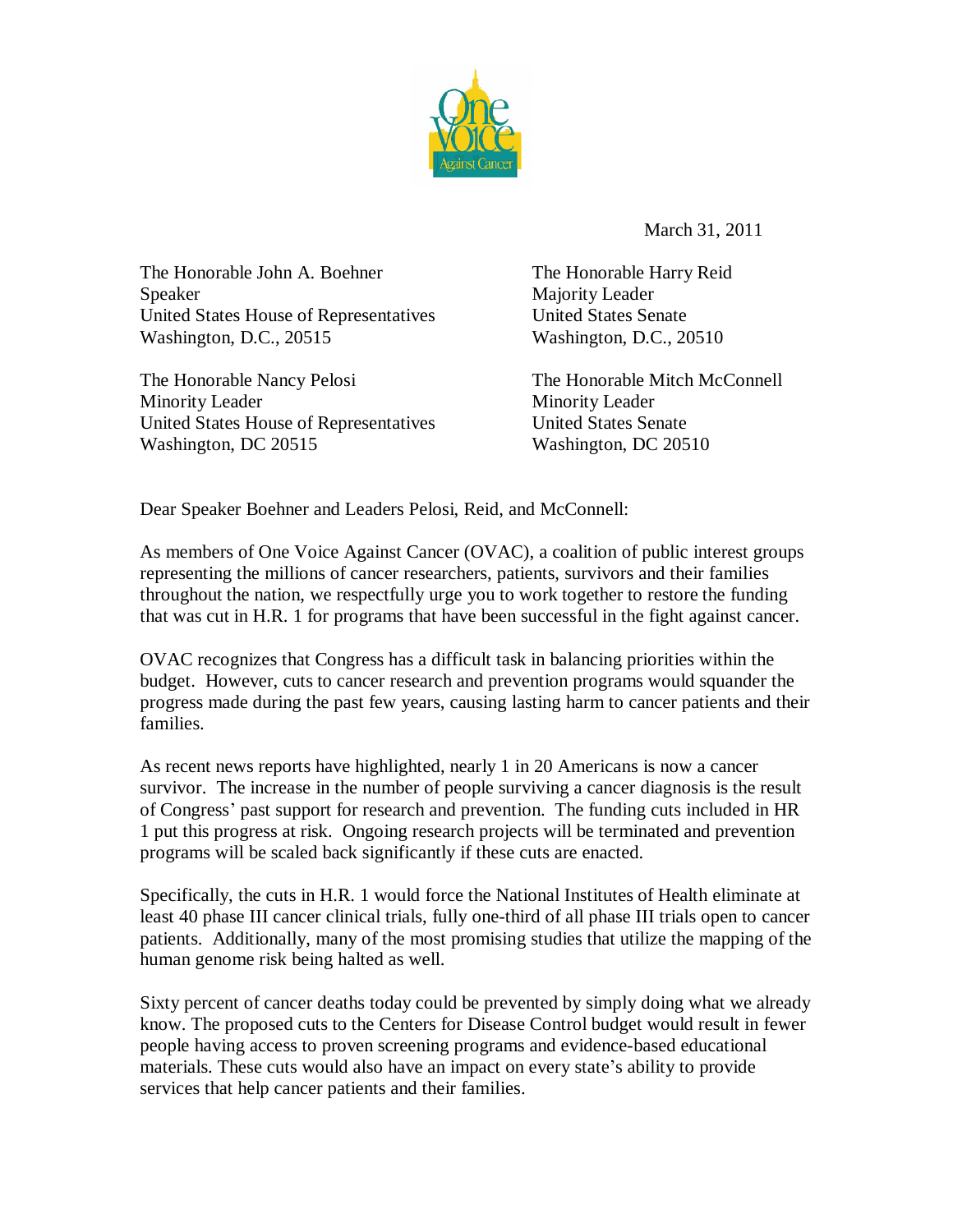The news that there are now nearly 12 million cancer survivors living in the United States is confirmation of the benefits of federal support for research and prevention. However, for too many cancer patients, survivors, and their loved ones, our progress against certain cancers has been incremental at best. For these reasons, OVAC strongly encourages Congress to work together to provide the necessary funding to help prevent those cancers for which we have the ability to detect early, and to support research for those cancers in which we don't.

Sincerely,

Alliance for Prostate Cancer Prevention American Academy of Dermatology Association American Association for Cancer Research American Cancer Society Cancer Action Network American Congress of Obstetricians and Gynecologists American College of Surgeons American Society of Clinical Oncology American Society for Radiation Oncology Asian & Pacific Islander American Health Forum Association of American Cancer Institutes Bladder Cancer Advocacy Network Charlene Miers Foundation for Cancer Research Colon Cancer Alliance CureSearch National Childhood Cancer Foundation Fight Colorectal Cancer Friends of Cancer Research Intercultural Cancer Council Caucus International Myeloma Foundation LIVESTRONG Leukemia & Lymphoma Society Malecare Prostate Cancer Support Melanoma Research Foundation Men's Health Network National Alliance for Hispanic Health National Alliance of State Prostate Cancer Coalitions National Association of Chronic Disease Directors National Cervical Cancer Coalition/HPV Cancer Coalition National Coalition for Cancer Research (NCCR) National Ovarian Cancer Coalition National Patient Advocate Foundation Nevada Cancer Institute Oncology Nursing Society Ovarian Cancer National Alliance Pancreatic Cancer Action Network Pennsylvania Prostate Cancer Coalition